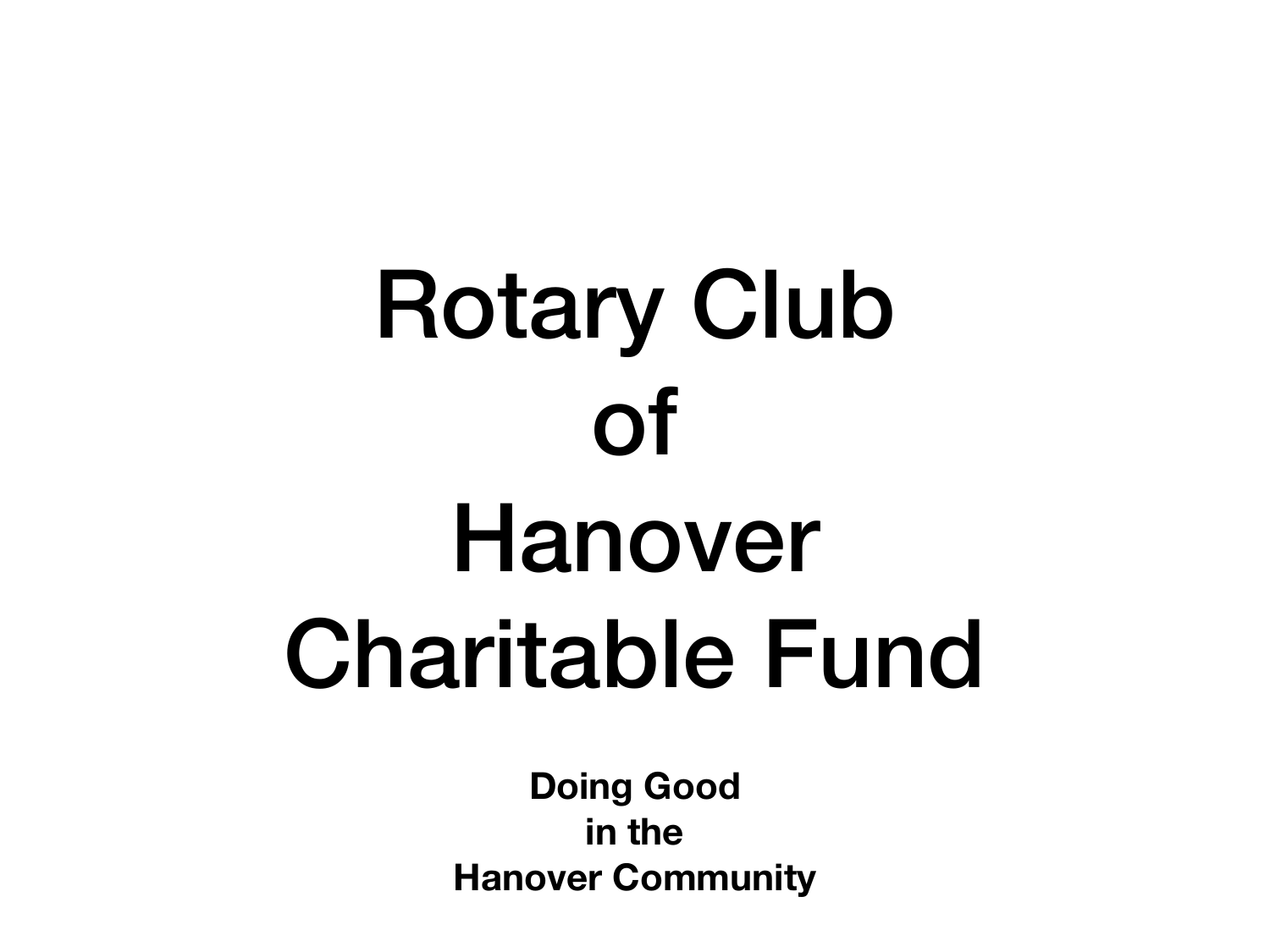### Why Have a Club Charitable Fund?

- Rotary Club of Hanover is **NOT** a 501(c)(3)
	- Rotary International is **NOT** a 501(c)(3)
	- The Rotary Foundation **IS** a 501(c)(3)
	- The Rotary Club of Hanover's Charitable Fund **IS** a 501(c)(3)
- A 501(c)(3) =  $\text{tax}$  deductable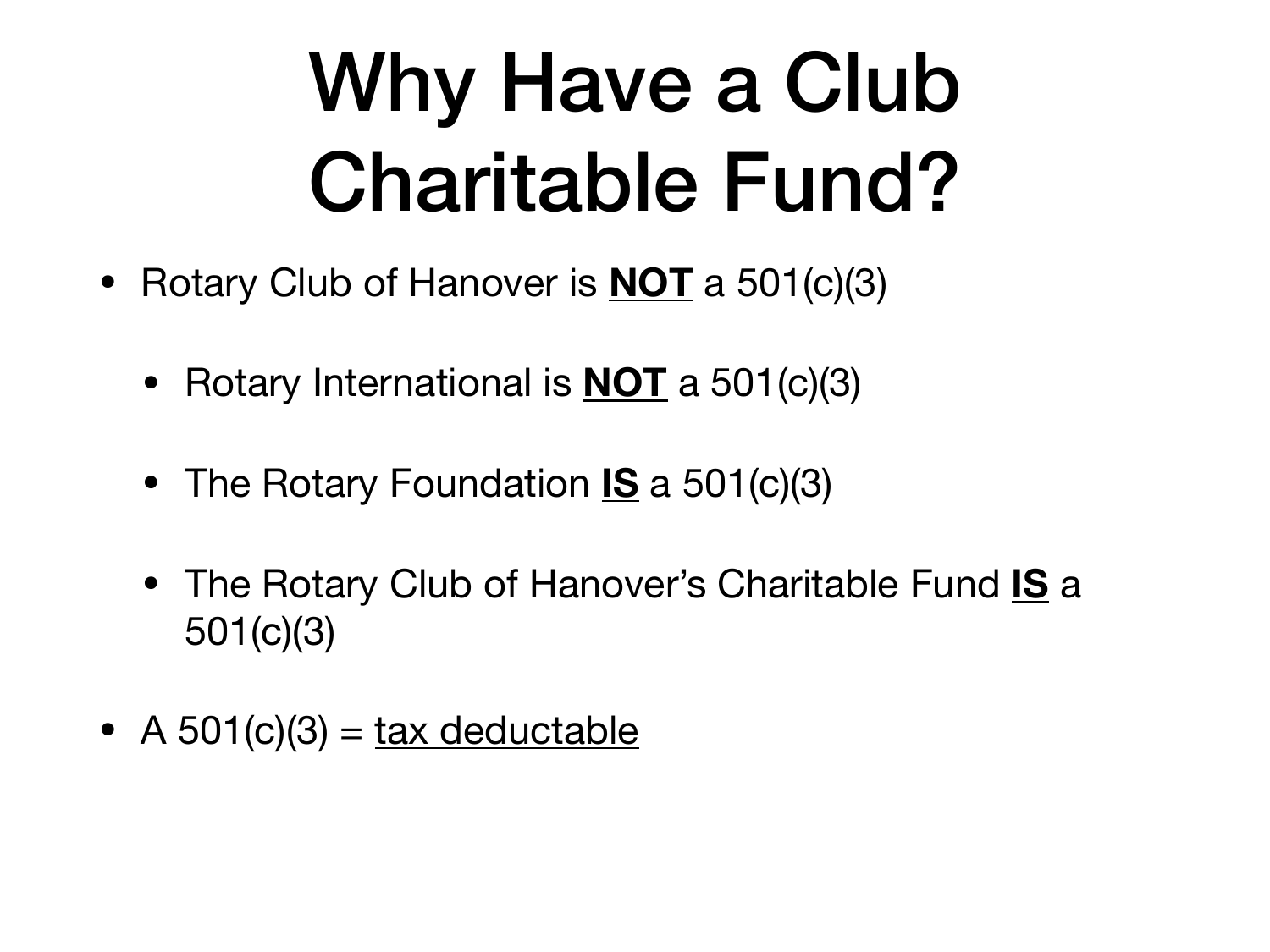### Why Have a Club Charitable Fund?

- Some Tastefest Sponsors needed to donate funds from their 501(c)(3) Funds / Foundations **DIRECTLY** to another 501(c)(3)
- Allow members or others to make 501(c)(3) tax deductible donations which go directly to, and stay with, the Rotary Club of Hanover
- Adopted 4 August 2015
	- President...originally the previous Club President
	- Secretary
	- Treasurer...originally the Club's Treasurer
	- 2x Directors
	- By-law changes made in 2019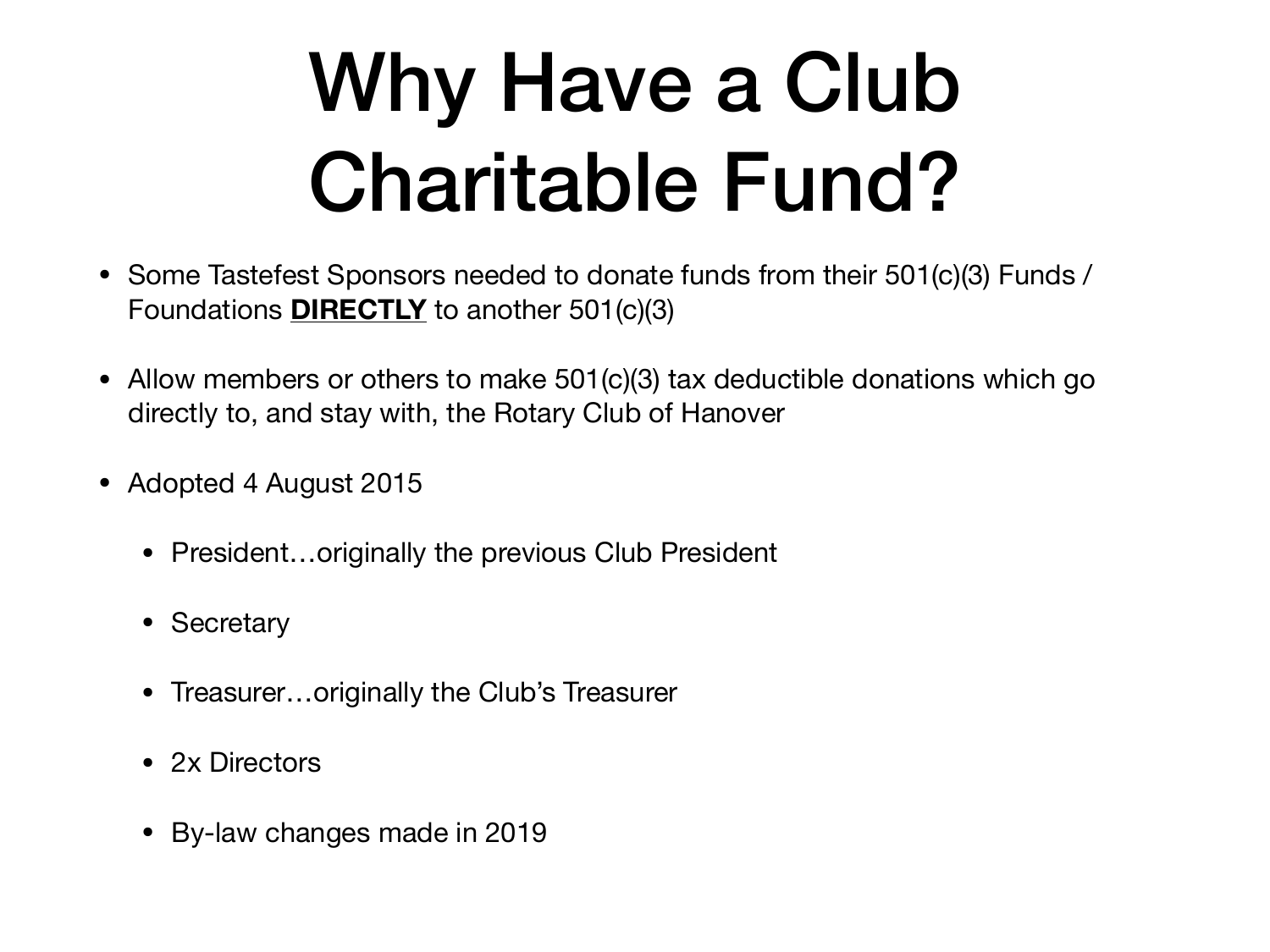### Purpose

- Hold tax exempt funds
- Pass-through funds in support of:
	- Community requests
	- Club Grants
	- Global Grants
	- Adopted club projects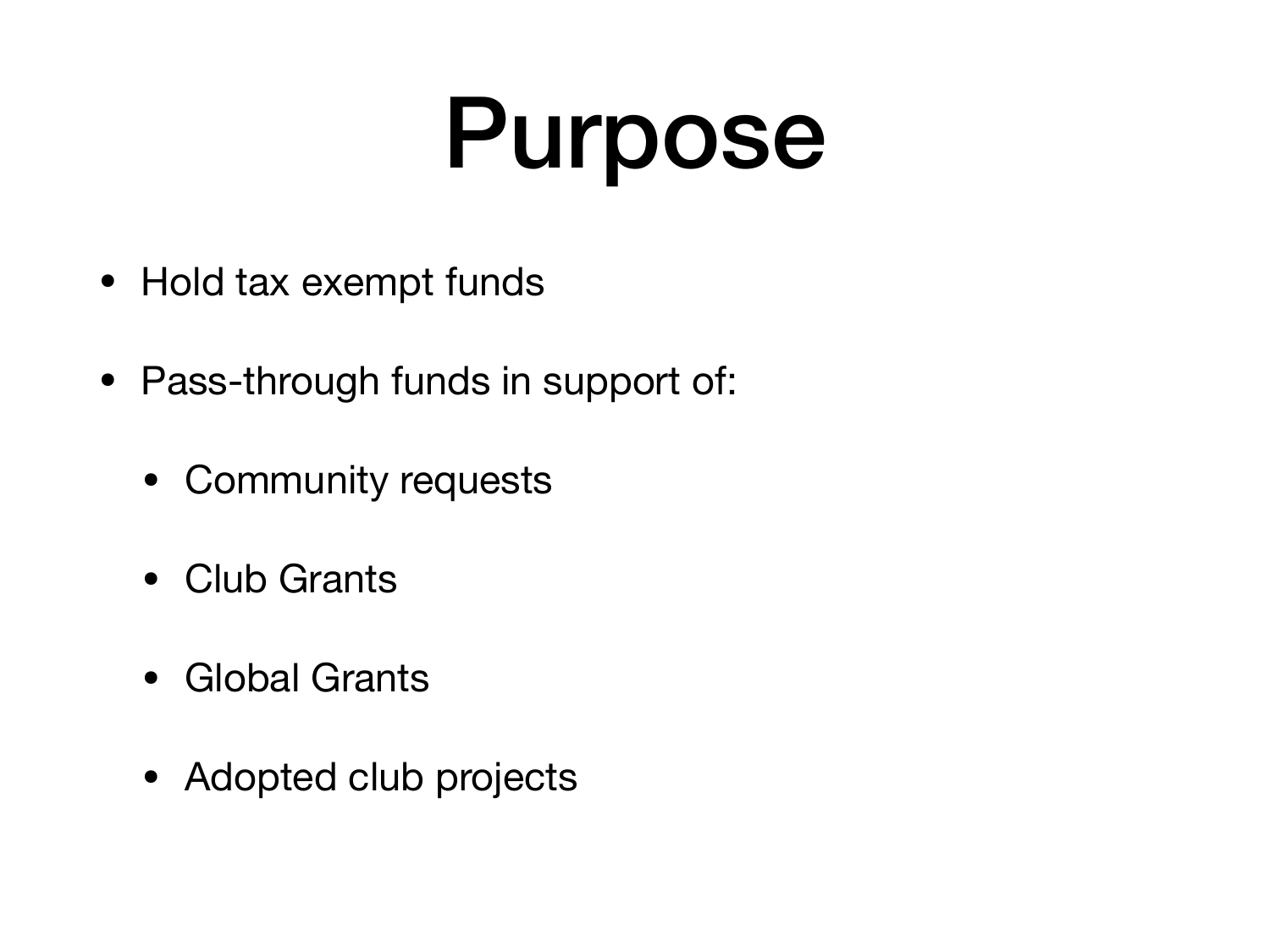## Flexibility

- Cash gifts, of any size, can be made during the lifetime of the donor…i.e. lump sum, RMD from an IRA
- Cash gifts can be made in memory of, or in honor of, an individual
- Planned cash gifts can be given by a donor through a will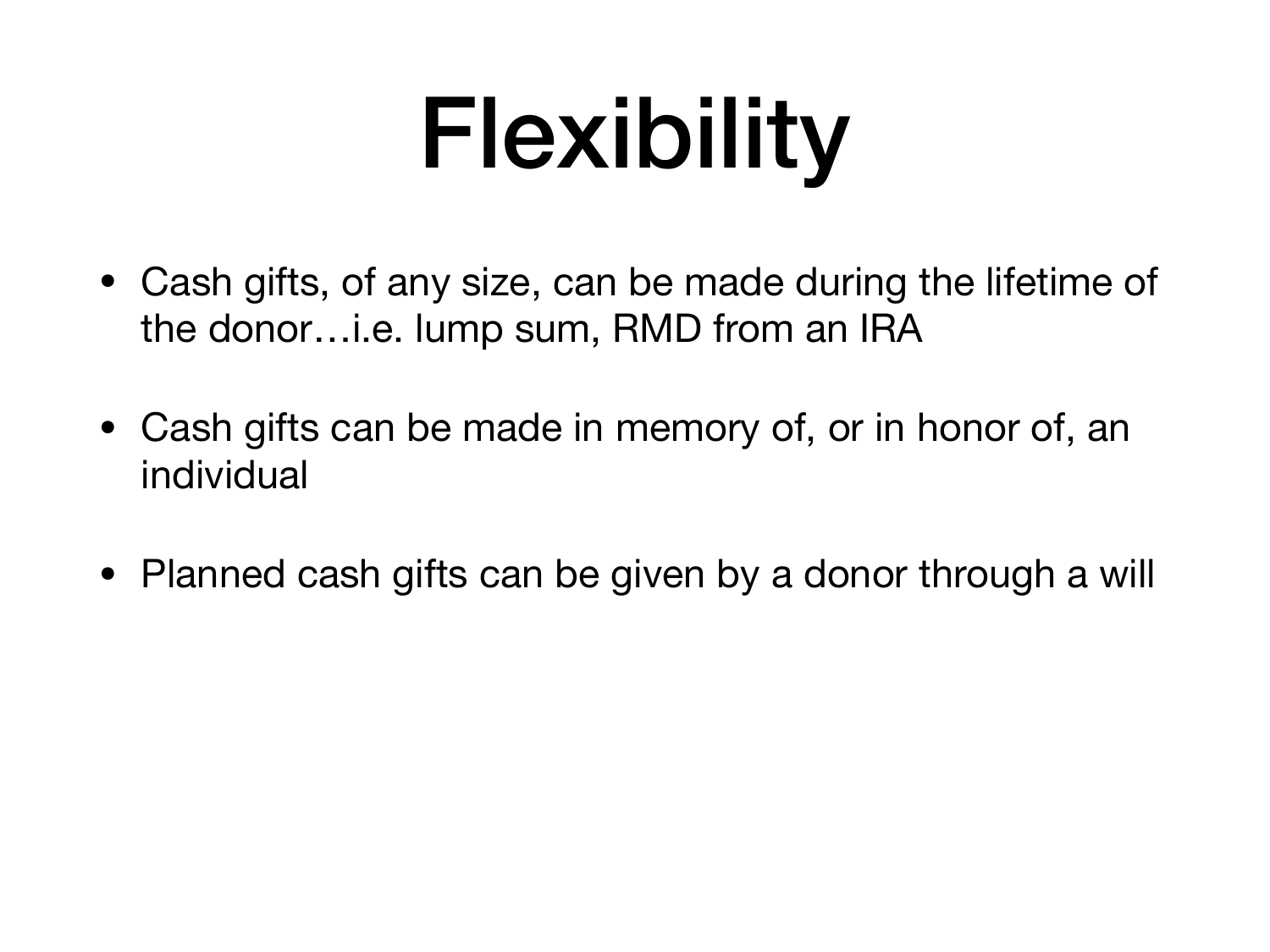# Management

- The Fund Board is responsible for management
	- Meetings as required
	- Annual meeting in June
		- Elect Directors
		- Prepare a year-end report
	- Establish an expenditure policy
	- Maintain a record of donations
	- Prepare Rotary year-end report for Club Membership